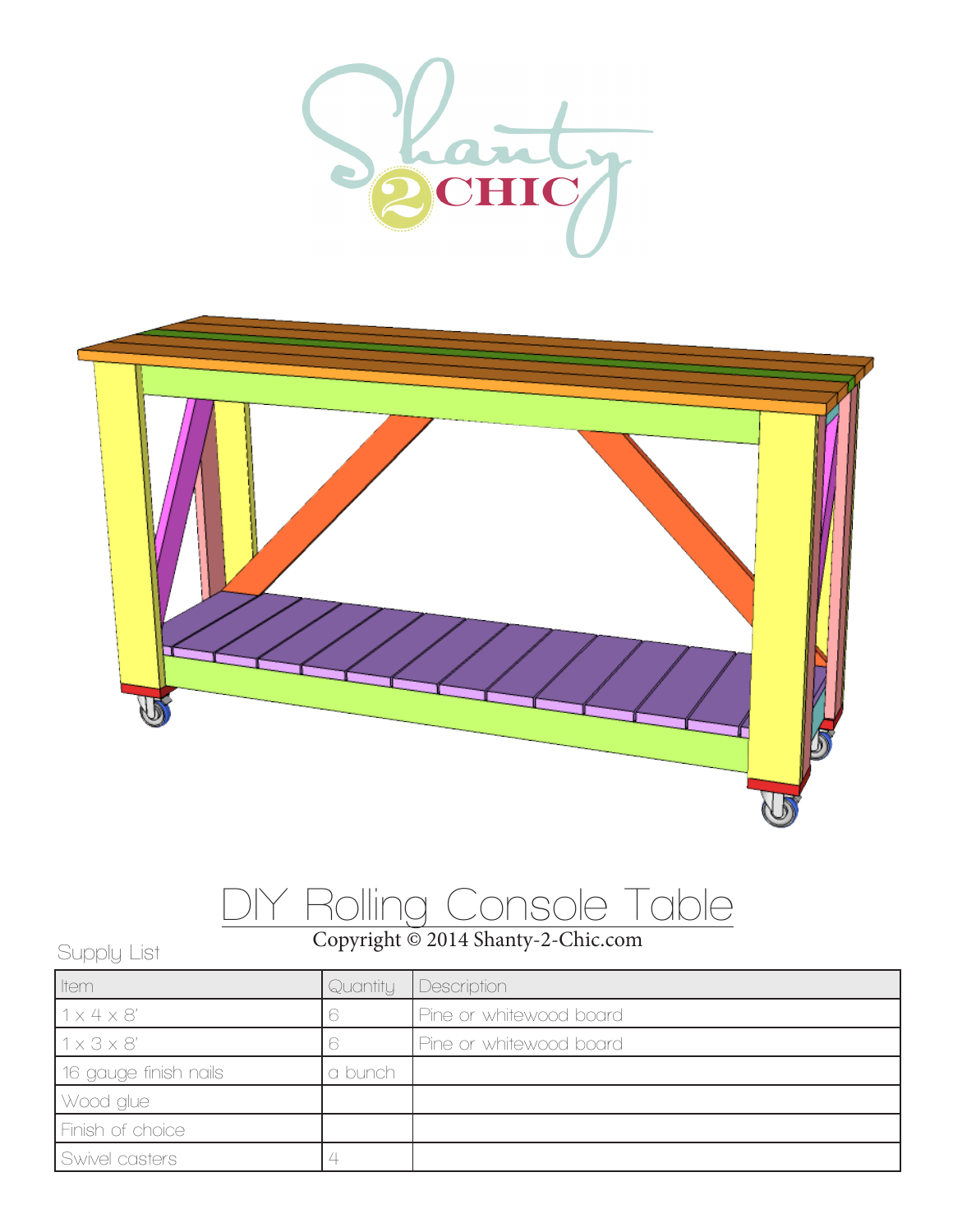

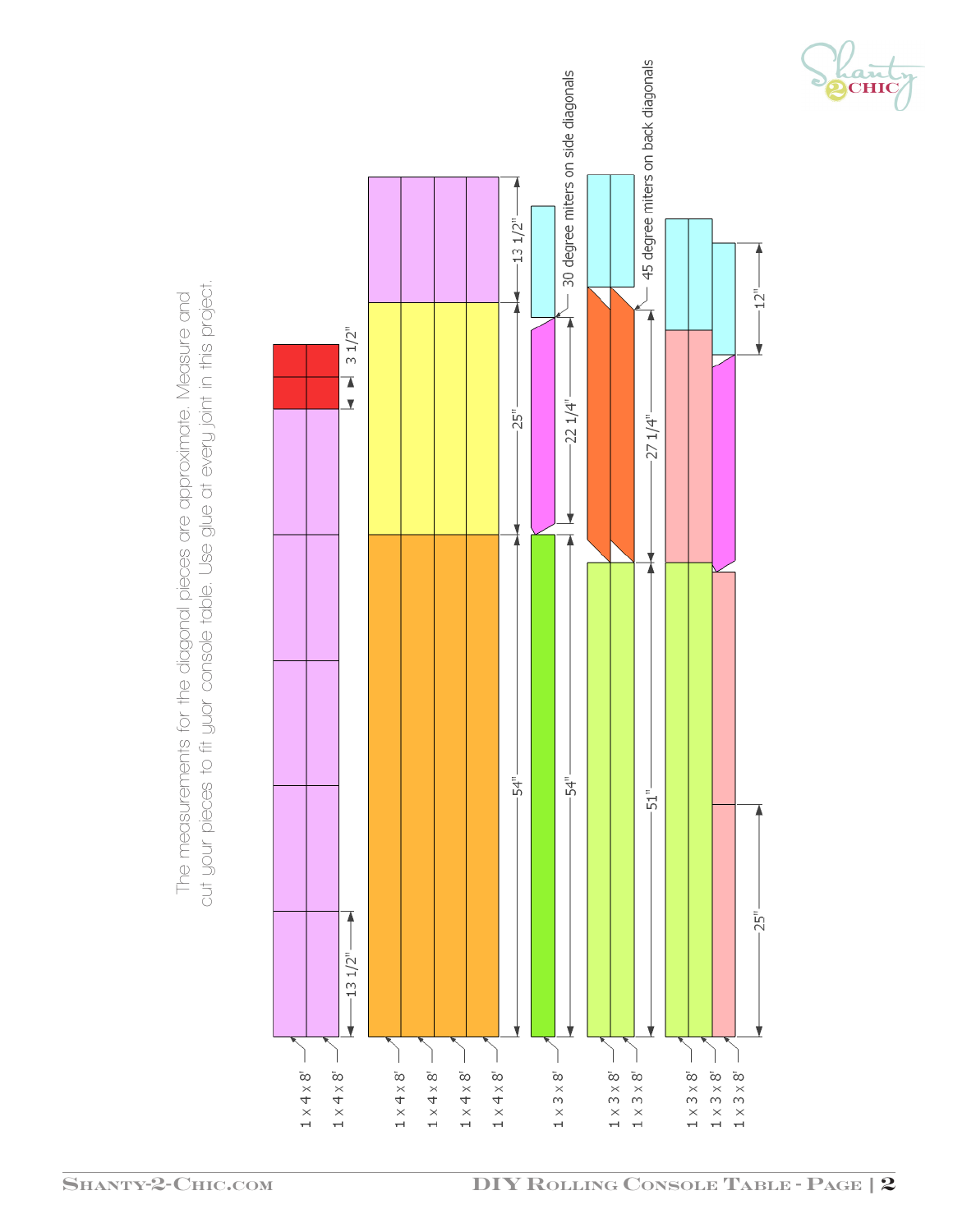



Cut and assemble the legs. Nail and glue the  $1 \times 3$  and  $1 \times 4$  together to form an "L". Nail from the front side of the  $1 \times 4$  into the  $1 \times 3$ .







Cut and assemble the top and bottom frames. Nail these from the outside boards into the center boards.



Lay the bottom frame on the floor and attach the legs to the corners. Nail from inside the frame into the legs.

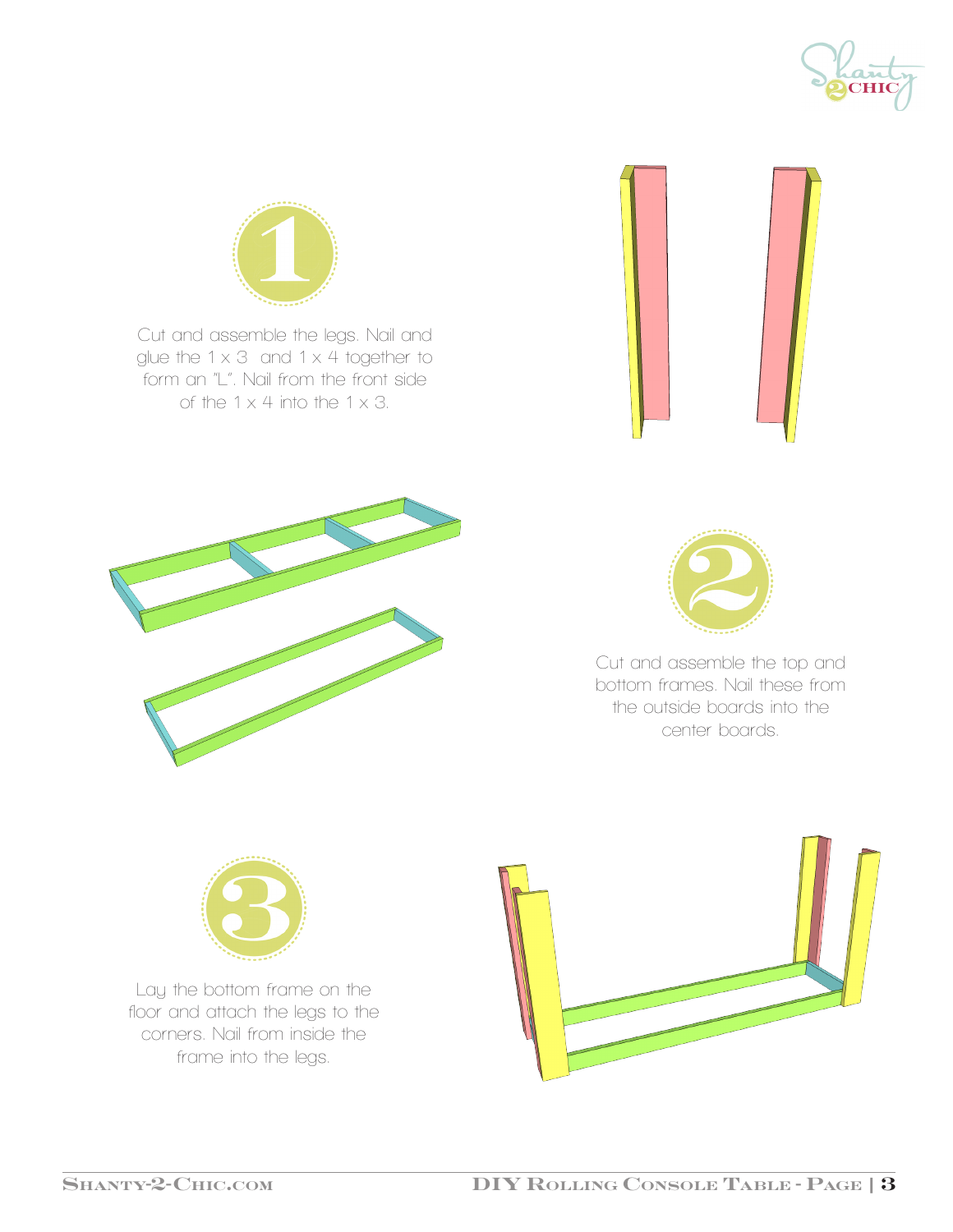



Attach the top frame the same way. You can flip this upside down so the top frame is resting on the floor if you want.







With the assembly upside down attach the bottom feet. these are just 3-1/2" squares. Use glue and finish nails.



With the table in the upright position attach the bottom slats. These are evenly spaced.